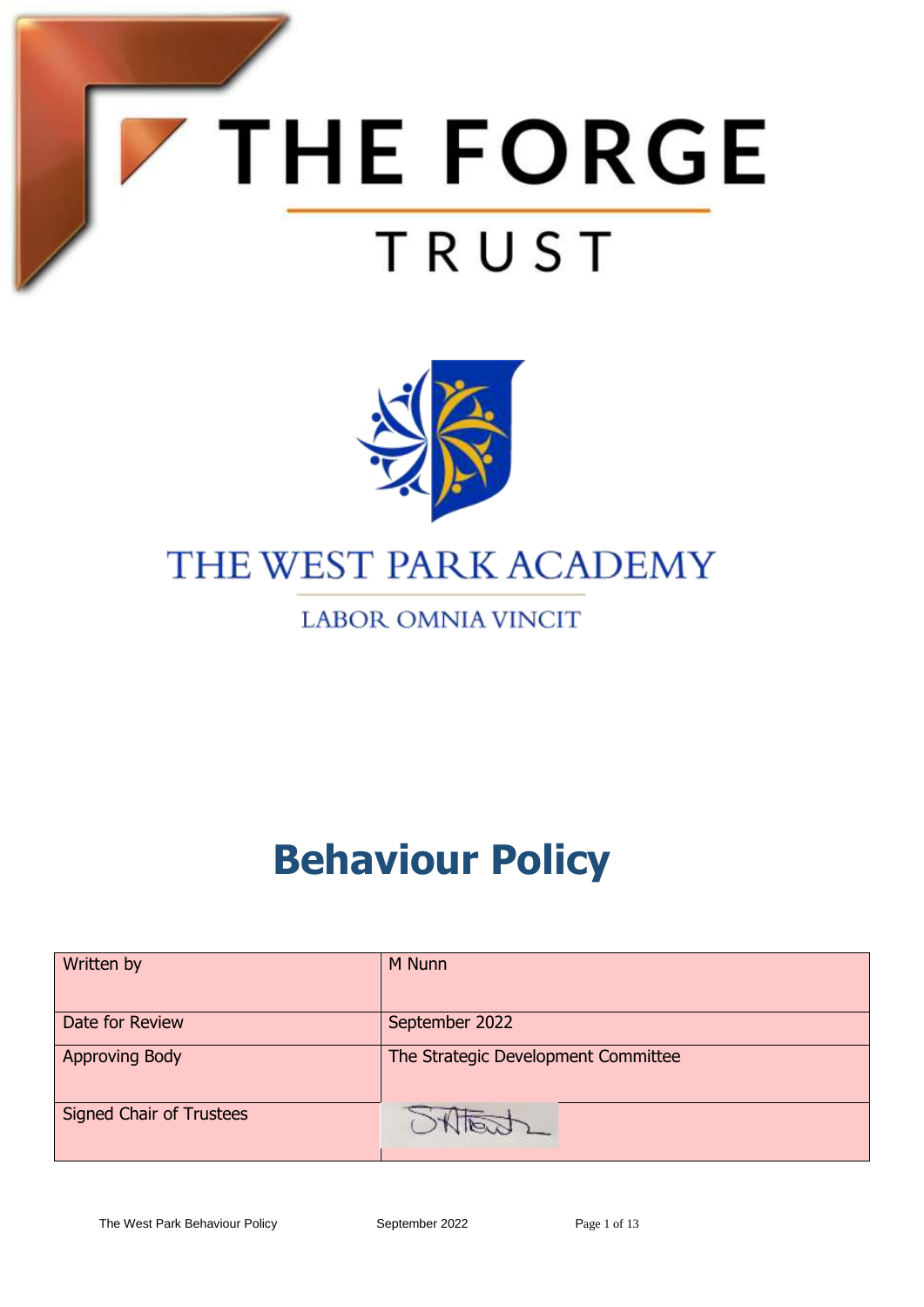#### **Our Mission: To improve the communities we serve for the better Vision:**

Challenging educational orthodoxies so that every child makes good progress in core subjects; all teachers are committed to personal improvement and fulfil their responsibilities; all children receive a broad and balanced curriculum; all academies strive to be outstanding.

| 1                       | <b>Aims</b>                                 |
|-------------------------|---------------------------------------------|
| $\overline{2}$          | <b>Policy Development</b>                   |
| 3                       | <b>Legal Powers</b>                         |
| 4                       | <b>Expectations</b>                         |
| 5                       | <b>Reward System</b>                        |
| 6                       | <b>Sanctions</b>                            |
| $\overline{\mathbf{z}}$ | <b>Record Keeping</b>                       |
| 8                       | <b>Time to Talk (listening sessions)</b>    |
| <b>Appendix 1</b>       | <b>The Forge Trust Exclusion Escalation</b> |
| <b>Appendix 2</b>       | The Forge Trust Pupil/Parent Guarantee      |
| <b>Appendix 3</b>       | <b>The Forge Trust Incident Form</b>        |
| <b>Appendix 4</b>       | <b>The Forge Trust Racial Incident Form</b> |

#### **C O N T E N T S**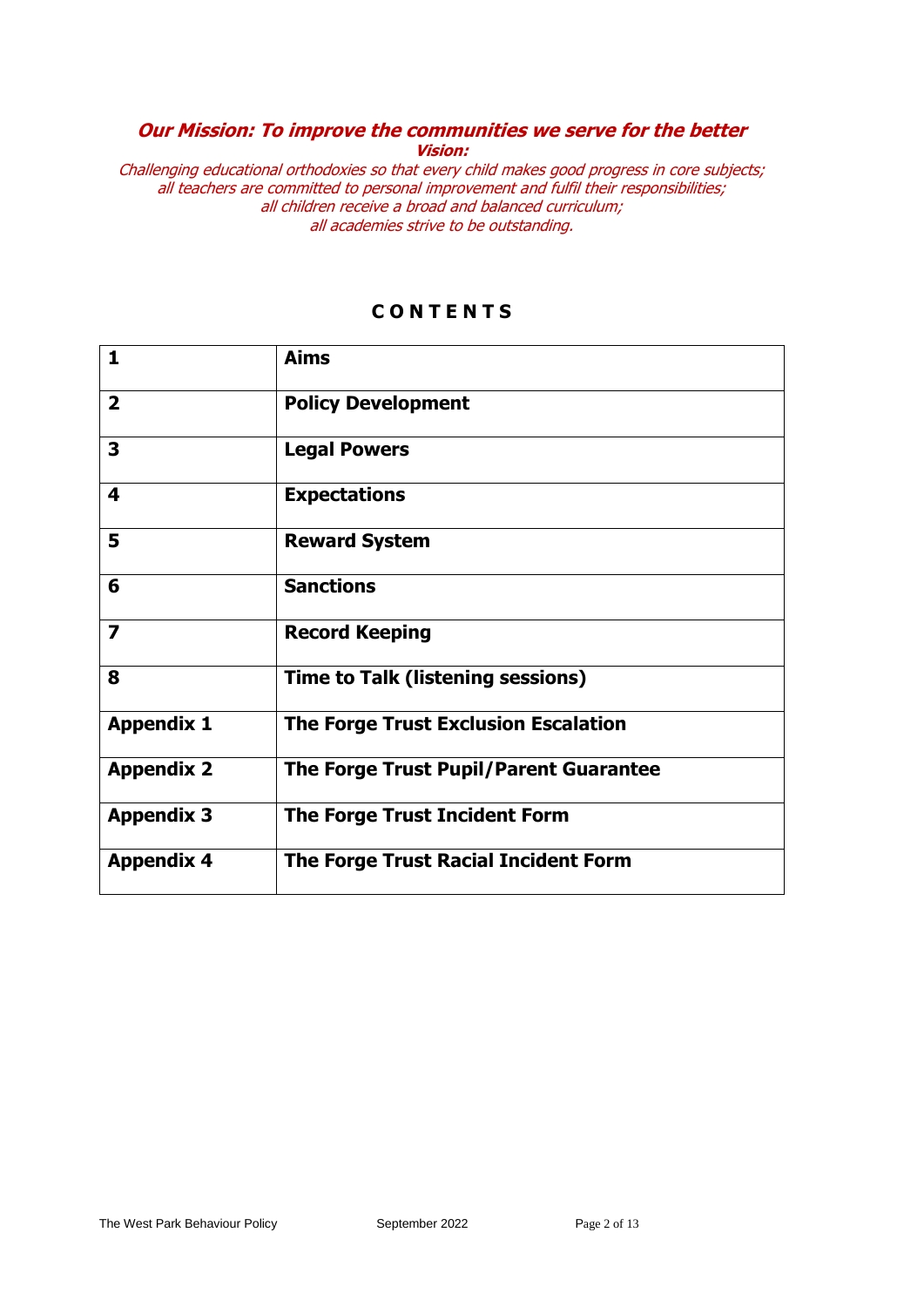#### **1. AIMS**

All Forge Trust Academies are committed to providing a caring, supportive and disciplined learning environment. Positive behaviour and attitudes are promoted so that pupils can develop their abilities, interests and achieve their full potential.

We believe that good teaching promotes good behaviour and positive attitudes to learning. We will ensure that we provide a positive learning environment where pupils feel safe and secure.

#### **2. POLICY DEVELOPMENT**

This policy was formulated in consultation with the:

- Chief Executive Officer (Lee Hessey)
- Chair of Trustees of the Forge Trust (Sue Trentini)
- Trustees of the Forge Trust

#### **3. LEGAL POWERS**

#### **1. The Power to Discipline**

Sections 90 and 91 of the Education and Inspections Act 2006 provides schools with the statutory power to discipline pupils for breaches of school rules, failure to follow instructions and other unacceptable conduct.

DfE guidance to schools and academies clearly indicates that teachers can discipline pupils whose conduct falls below the standard which could be reasonably be expected by them. This means that if a pupil misbehaves, breaks a school rule or fails to follow a reasonable instruction school staff can impose a sanction.

To be lawful, the decision to sanction a pupil must satisfy the following three conditions:

- The decision to punish a pupil must be made by a paid member of school staff or a member of staff authorised by the Head of School or Executive Principal;
- The decision to sanction the pupil and the sanction itself must be made on the academy premises or while the pupil is under the charge of the member of staff;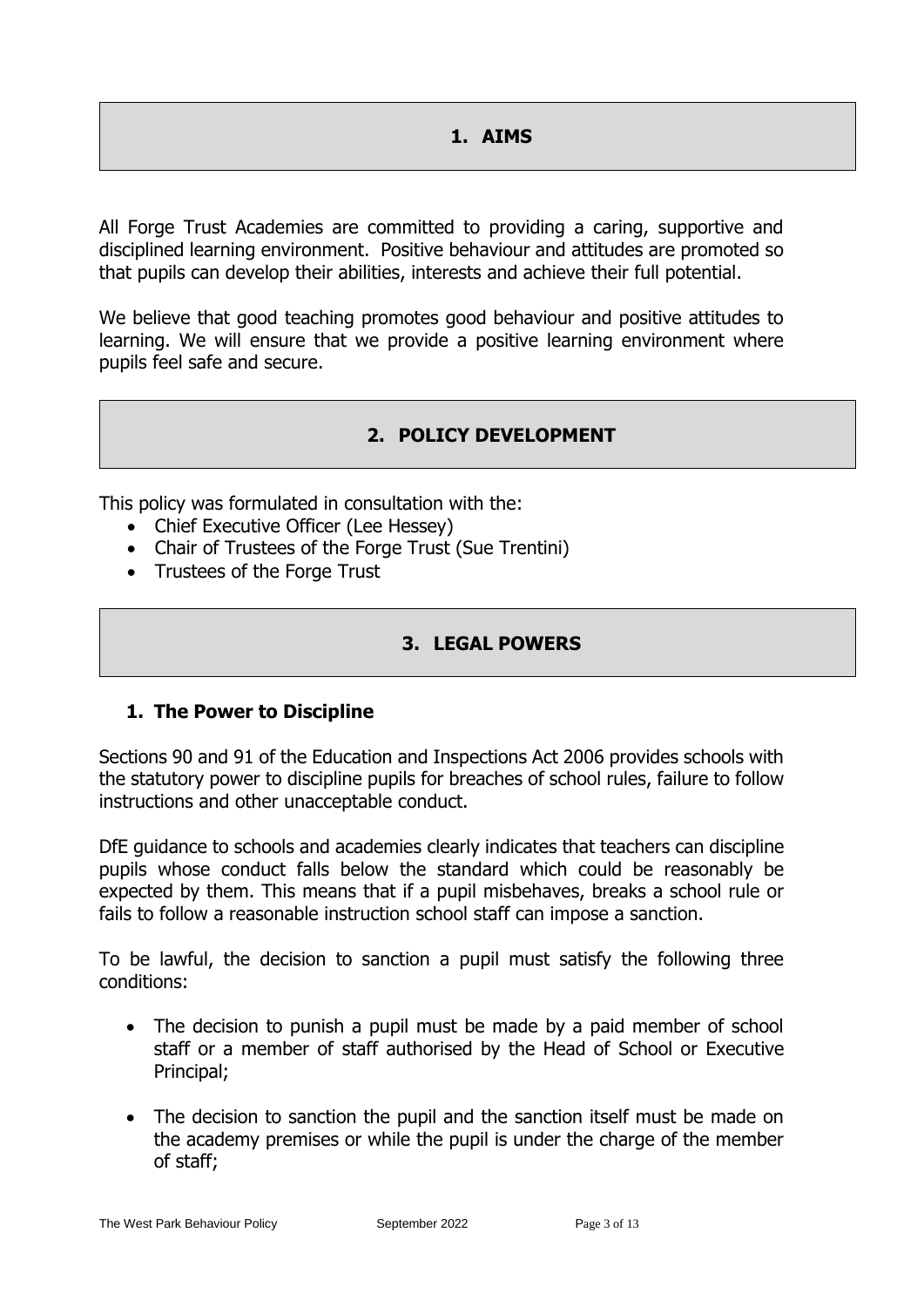• The sanction must not breach any other legislation and it must be reasonable in circumstances.

A sanction must be proportionate. In determining whether a sanction is reasonable, section 91 of the Education and Inspections Act 2006 says the sanction must be reasonable in all the circumstances and that account must be taken of the pupil's age, any special educational needs or disability they may have and any religious requirements affecting them.

Any form of corporal punishment is illegal.

#### **2. The Use of Detention**

Teachers have the legal power to issue detentions to pupils in and out of school hours and Forge Trust Academies have the right to make use of this power.

#### **3. Power to Search and Confiscate**

The Forge Trust reserves the right to use teachers' powers to search without consent, in accordance with the current DfE guidance. Staff may use the power to search without consent for 'prohibited items' including but not restricted to:

- Knives and weapons
- Alcohol
- Illegal drugs
- Stolen items
- Tobacco and cigarette papers
- Fireworks
- Pornographic images
- Any article that has been or is likely to be used to commit offence, cause personal injury or damage to property

The 'general power to discipline' enables a member of staff to confiscate, retain or dispose of a pupil's property as a sanction, so long as it is reasonable in the circumstances. The law protects them from liability for damage to, or loss of, any confiscated items provided that they have acted lawfully.

#### **4. Power to Use Reasonable Force**

Members of staff have the power to use reasonable force to prevent pupils committing an offence, injuring themselves or others, or damaging property, and to maintain good order and discipline in the classroom.

Heads of schools and other authorised staff (usually members of SLT) may also use such force as is reasonable given the circumstances when conducting a search

And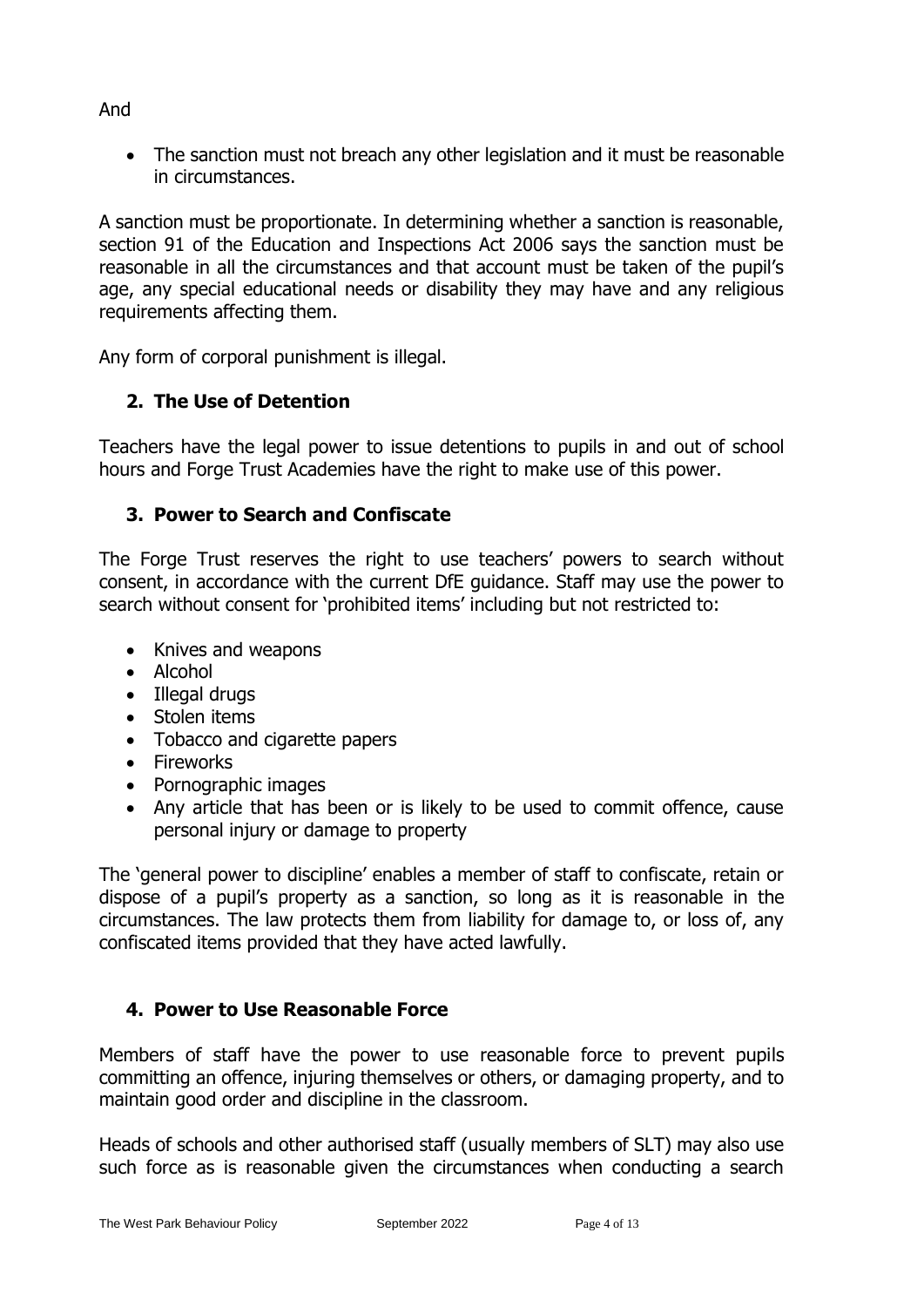without consent for knives and weapons, alcohol, illegal drugs, stolen items, tobacco and cigarette papers, fireworks, pornographic images or articles that have been or could be used to commit offence or cause harm.

#### **5. Isolation**

In The Forge Trust, isolation is used when a child is given an internal exclusion (see appendix 1).

Time in isolation should be constructive, with work set that is appropriate to individual pupil needs.

#### **6. Pupils' Conduct Outside of School**

In accordance with DfE guidance, members of the SLT in each academy may issue sanctions in response to 'non-criminal bad behaviour and bullying which occurs off the school premises and which is witnessed by a member of staff or reported to the school.

Members of SLT may discipline pupils for misbehaviour when the pupil is:

- Taking part in any school-organised or school-related activity or
- Travelling to or from school or
- Wearing school uniform or
- In some other way identifiable as a pupil at the school

In all cases of misbehaviour, staff can only discipline pupils whilst they are on school premises or whilst under lawful control of the staff member.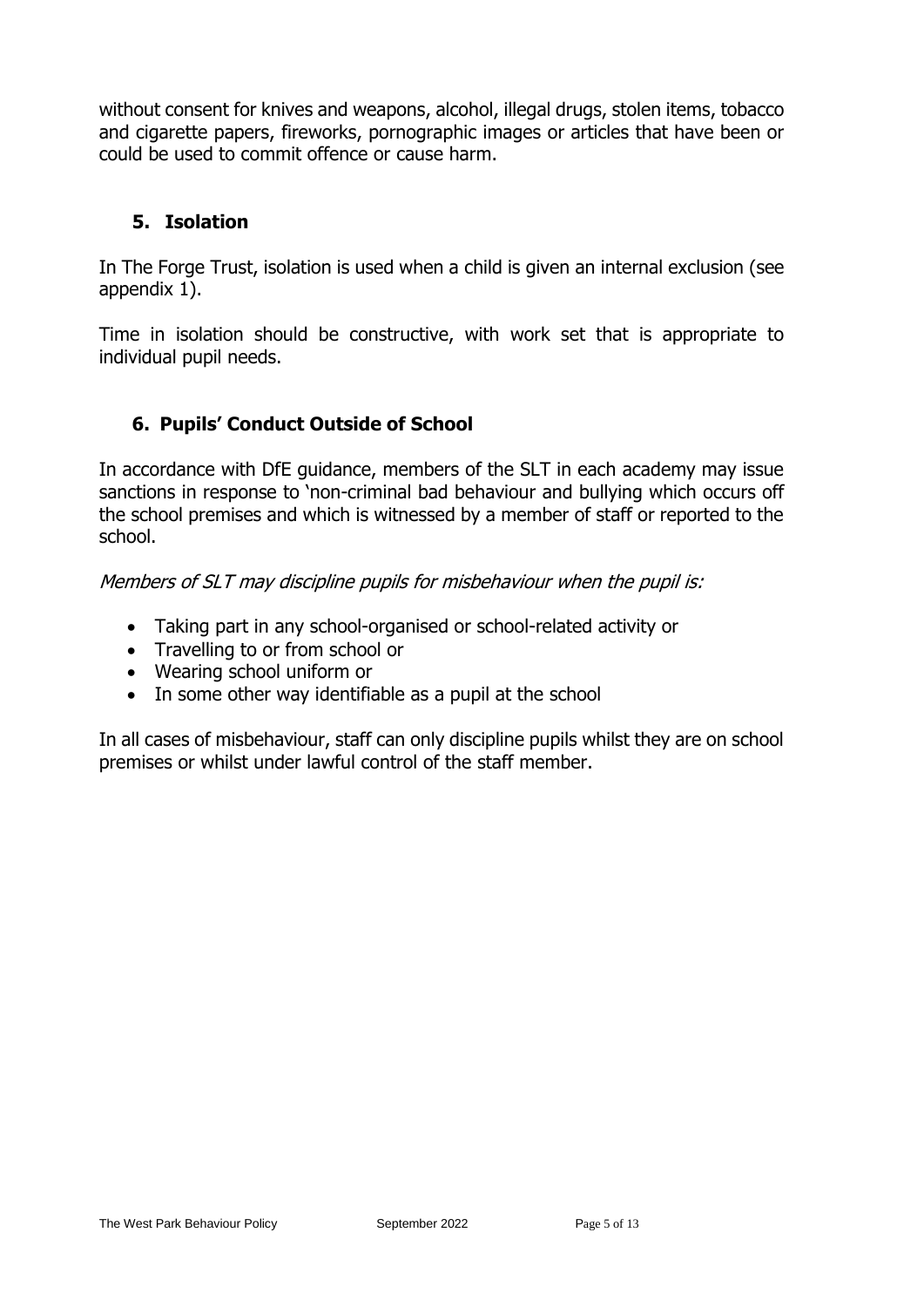#### **4. EXPECTATIONS**

#### **1. Behaviour**

All Forge Trust Academies expect pupils to follow the Forge Trusts rules and behave with consideration and respect towards other pupils, members of staff and the public at large. This applies when in the academy, travelling to and from the academy, whilst on academy trips and when identifiable as a pupil of the Forge Trust.

#### **2. Promoting positive behaviour**

All members of staff are responsible for maintaining good discipline and high standards at all times: in class, in corridors, between lessons, during break and lunch time and so on. Rewards and sanctions will be used as and when needed.

#### **3. Behaviour for Learning**

Pupils are expected to demonstrate positive attitudes towards their learning and others. Pupils with poor behaviour for learning will be sanctioned in accordance with this policy.

#### **4. Conduct around Forge Trust Academies**

To ensure the Health and Safety of pupils, members of staff and visitors, we expect all pupils to:

- Walk on the left except in emergency situations;
- Not run in any academy building;
- Dispose of litter in bins;
- Queue in single lines when waiting for a teacher;
- Listen to the guidance of staff and follow their instructions at all times 'Respect' is a core value of The Forge Trust and we expect pupils to be respectful at all times
- Move around calmlv

And

• Adhere to the uniform dress code at all times.

#### **5. Shared responsibility**

Promoting good behaviour and discipline in pupils should be a partnership between home and school.

We share responsibility with parents for their children in our care and make every effort to provide the care which any responsible parent would expect to give.

Parents are asked to sign The Forge Trust Pupil/Parent Guarantee (appendix 2).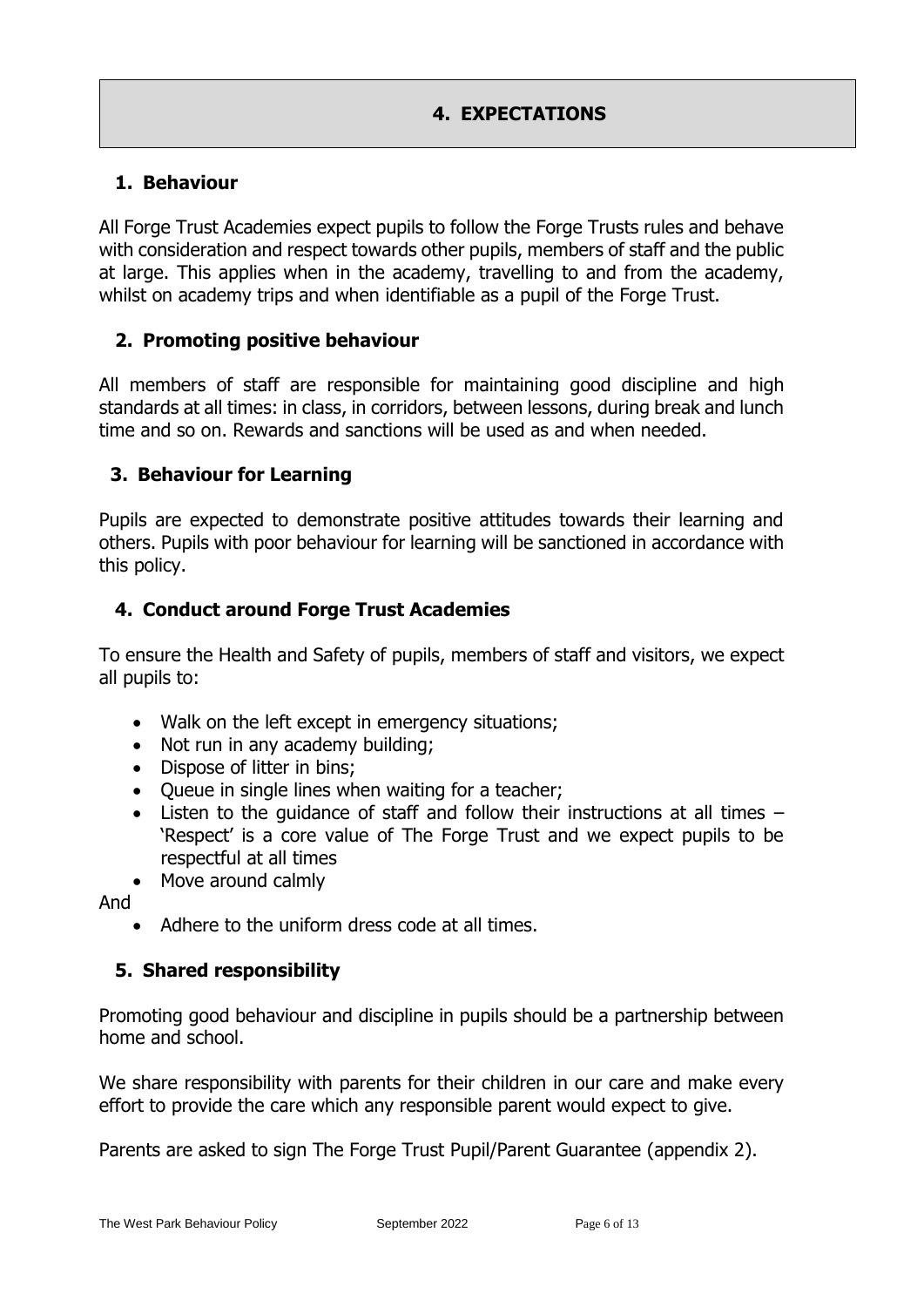#### **6. Violence**

All instances of violence, verbal or physical are unacceptable and will be dealt with in accordance with this policy. Verbal abuse, including racism, bullying or violence towards any pupil or member of staff will result in the pupil being sanctioned.

#### **5. REWARD SYSTEM**

All Forge Trust Academies expect pupils to follow the Forge Trusts rules and behave with consideration and respect. Pupils who consistently display good behaviour will be rewarded.

Pupils are rewarded both as a class and on an individual basis. As a class, pupils can be rewarded for the best class attendance which is awarded on a weekly basis.

Teachers and pupils also choose a 'Star of the Week' every week. They will also receive a Star of the Week certificate that they receive in the 'Superstar Assembly'. In each class, children are able to acknowledge the kind actions/good behaviour of their peers. Teachers will collect the children's ideas following Superstar Assembly and celebrate the achievements that have been noticed by pupils in the class.

When pupils join the Forge Trust they are put into one of the Four Houses. At The West Park Academy, the houses are as follows:

- 1. Bannerman House
- 2. Vernon House
- 3. Hampden House
- 4. Forster House

Houses Captains (Year 6 pupils) will collect the team point sheets every Friday. The Principal will then reveal the number of team points over the course of that week during the 'Super Stars Assembly'. The use of the House System and awarding house points is not intended to replace effective behaviour management strategies but to enhance them and provide further motivation for pupils to succeed.

Each class will have team point sheets clearly displayed. Pupils will record their own points when awarded them by teachers and staff. Lunchtime staff will have tokens (different colours for each house) and will give these to children if they feel they deserve a house point.

Pupils can be awarded individual house points for:

- A quality piece of work that exceeds teacher's expectations
- Extra effort, e.g. academy work, home learning
- Excellent presentation
- Trying their best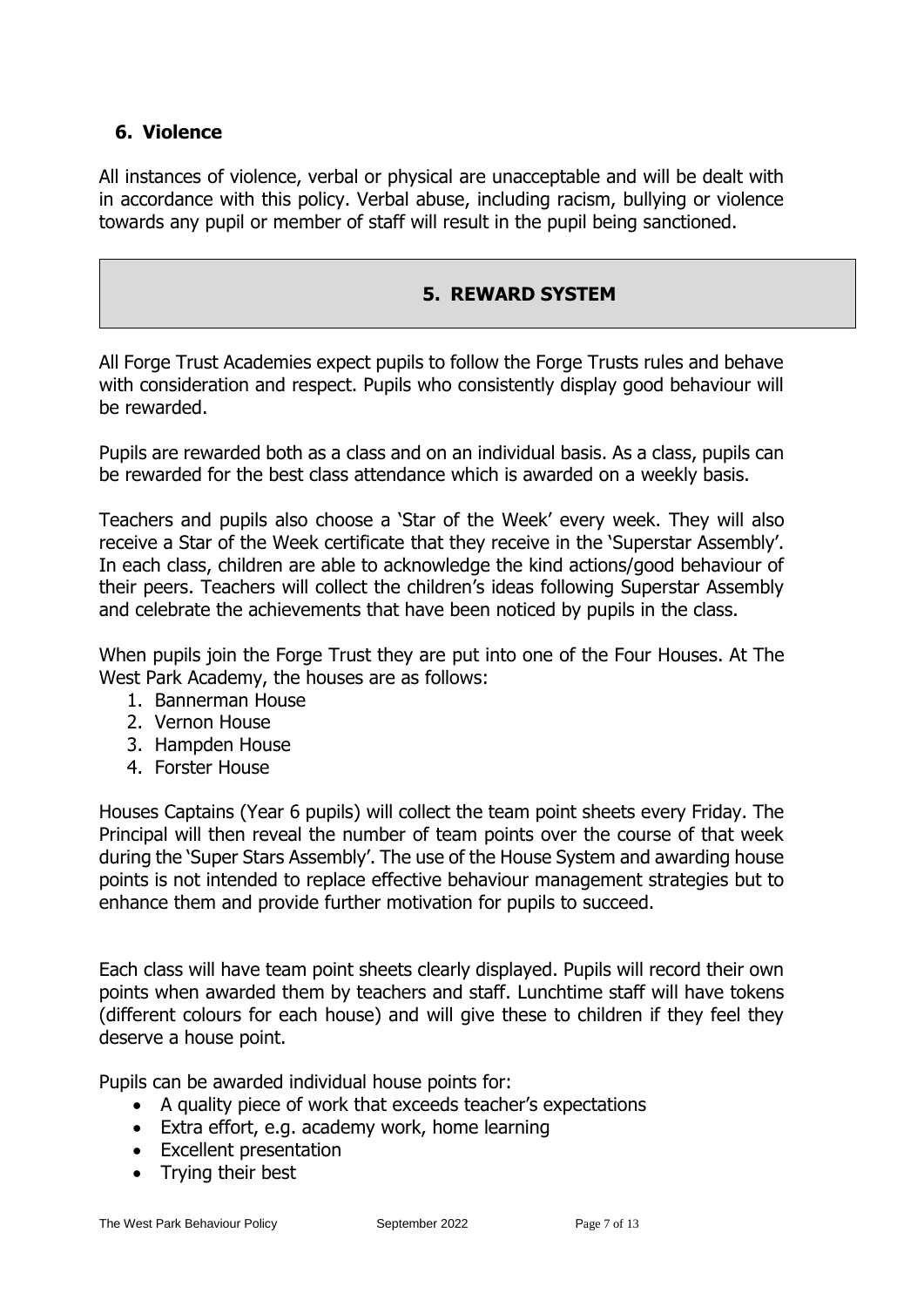- Improvements in behaviour and attitude
- Good manners
- Showing respect, e.g. holding doors for others
- Effective teamwork
- Helping and including others
- Showing initiative, e.g. to look after the classroom
- Being an Independent Learner
- Progress in test results
- An exceptional response to a question
- Contributing positively in lessons
- 100% effort
- Positive attitude towards learning, e.g. 'Thinking outside the box'

Individually, children will receive a certificate for 20 House Points, a certificate and badge in their house colours for 50 House Points and a certificate and gold badge for 100 House Points.

Each term, the winning house (the house with the most points) will receive a reward that they can enjoy collectively.

#### **6. SANCTIONS**

#### **1. General Incidents**

Sanctions exist to support effective behaviour management and compliance to school expectations. Each incident needs to be considered in context and individual circumstances need to be considered.

Unacceptable behaviour is when a pupil does not adhere to the Forge Trust's expectations. Unacceptable behaviour includes the following:

- Talking in class during times of silence or when someone else is speaking
- Inappropriate comments and remarks
- Rudeness
- Poor manners
- Inappropriate language
- Disruption of learning to others
- Failure to complete home learning
- Persistent infringement on uniform rules (as long as the infringement is judged to be under the control of the child)
- Damage to property
- Running along corridors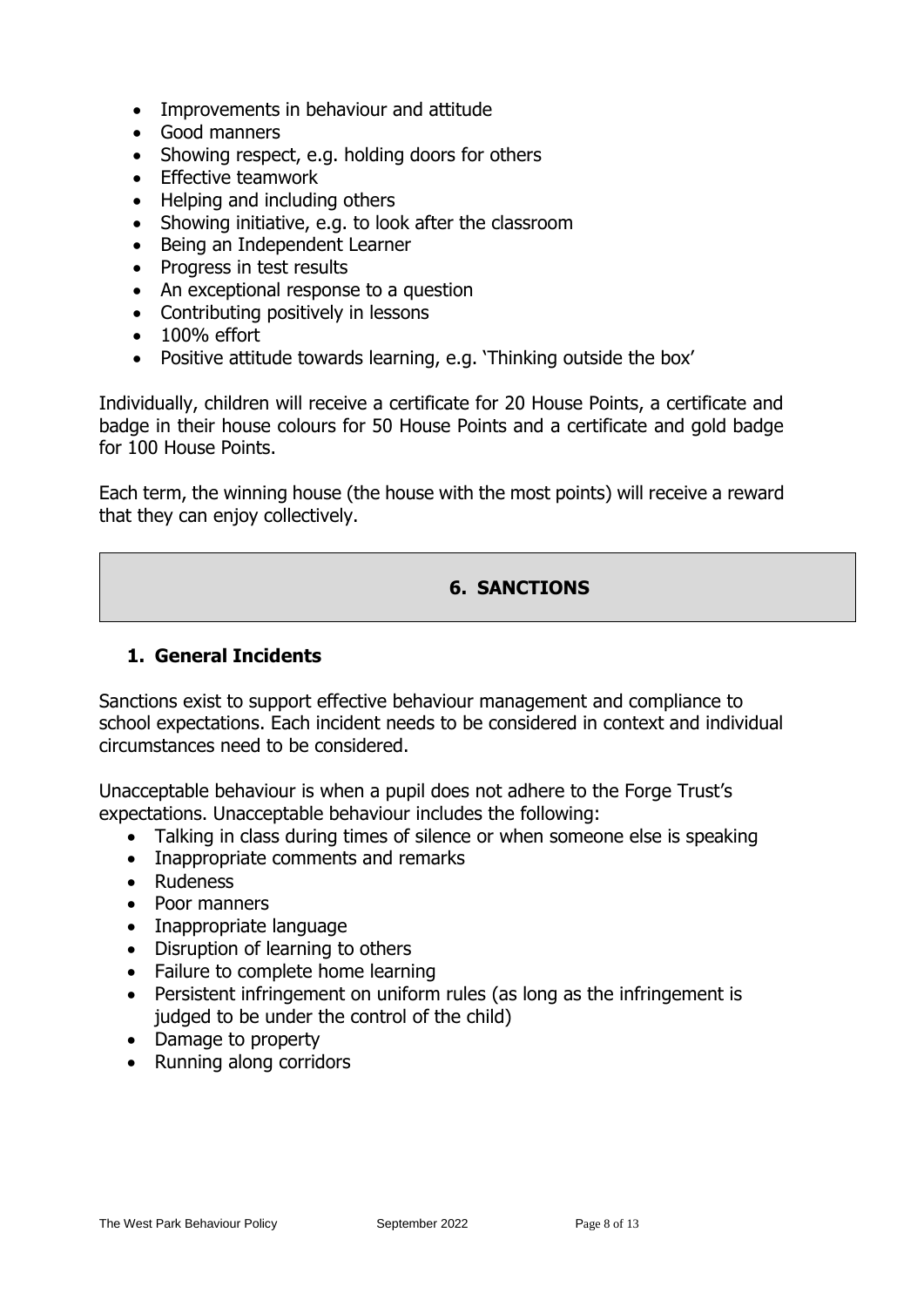Sanctions are in stages: -

#### **Classroom protocol**

- 1. A child will initially be given a verbal warning
- 2. There is a second verbal warning
- 3. Next the child will be sent to their partner class:

The child will be spoken to by the partner teacher and then sent to a quiet place in the classroom to continue with their work.

- 4. If on returning to the class, the behaviour is repeated (after Steps 1-3) then the child will be sent to either the Principal or a member of the Senior Leadership Team and the class teacher will meet with the child's parents
- 5. If unacceptable behaviour is still persistent and the child has visited a member of the Senior Leadership Team on three occasions in a half term, a meeting will be arranged between the Principal or Vice Principal, the class teacher and the parents
- 6. Failing all the steps above in modifying the child's behaviour, the academy will seek additional support from outside agencies, e.g. Lead Behaviour network, PSED team and the Educational Psychologist and a meeting will be arranged with parents
- 7. Persistence with the unacceptable behaviour (even with outside agency involvement) will result in the most appropriate sanction, e.g. Internal or Fixed Term Exclusion
- 8. If the unacceptable behaviour is still persisting after significant input and support from everyone involved with the child then the most appropriate provision for the child will be determined, e.g. Alternative Provision, Managed Move or Permanent Exclusion

#### **Break/Lunchtime Protocol**

1. A child will initially be given a verbal warning. The staff member issuing the warning will clearly explain why their behaviour is unacceptable in a calm manner. 2. There is a second verbal warning. Once again, it needs to be explained why their behaviour is unacceptable. There needs to be the warning that either Mr Nunn, Mr Baker or Mrs Byrom will be called if their behaviour continues. 3. If behaviour continues, a member of SLT should be called. At this point, the member of SLT will decide on a further course of action depending on the incident. This may result in the child(ren) missing the rest of their break/lunchtime, future breaks/lunchtimes or, depending on the severity of the incident, exclusion (see further details below). If the incident reaches SLT, it will be recorded on CPOMs.

#### **2. Serious Incidents**

If a pupil's behaviour is persistent or is of a serious nature, their sanction may include the use of a fixed term or a permanent exclusion from school. In the case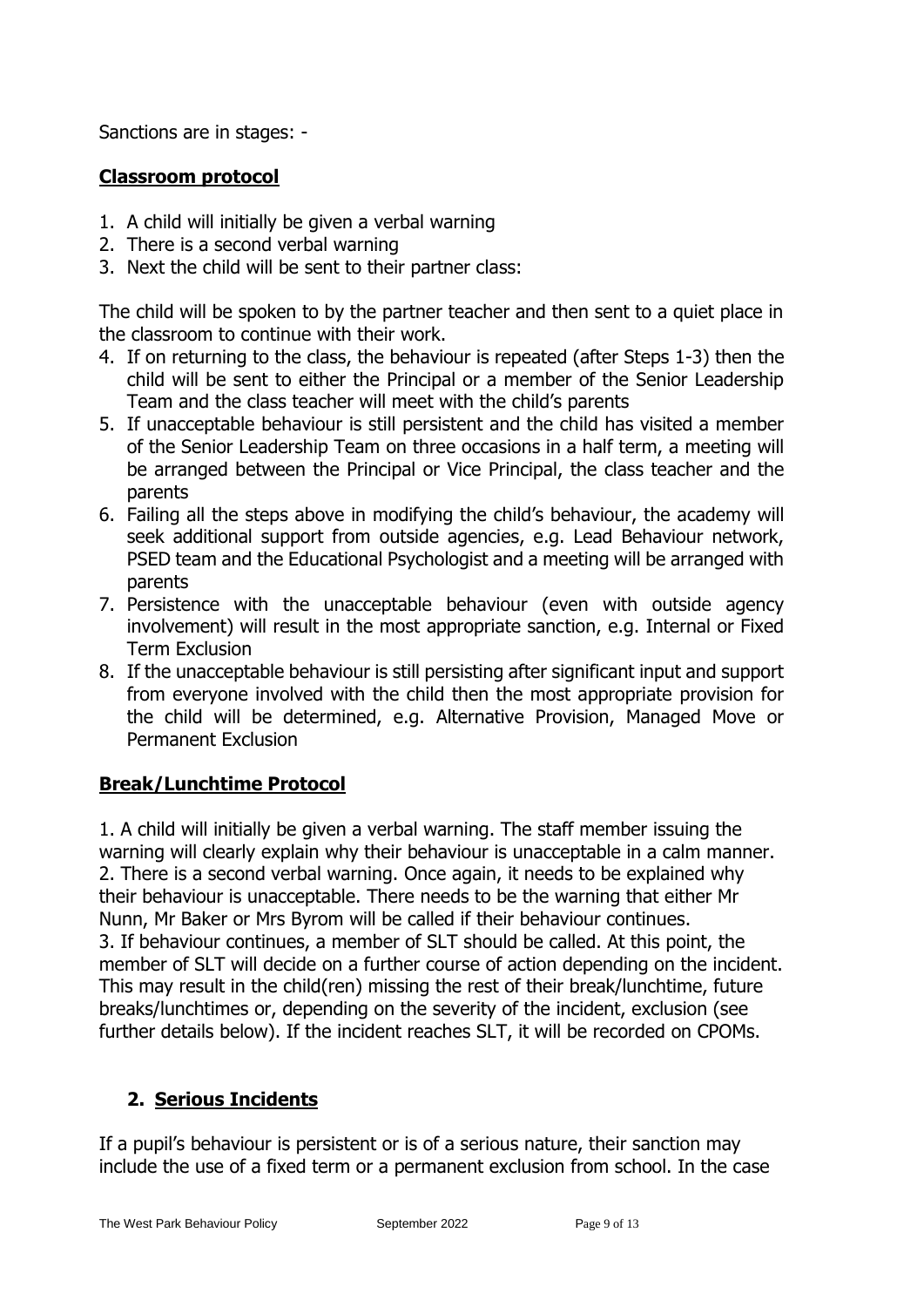of exclusions, Forge Trust Academies will follow the trusts Exclusion Escalation (see appendix 1) and the appropriate DFE guidelines.

#### **7. RECORD KEEPING**

All incidents (behaviour, racial or possible bullying) are recorded on CPOMS.

In academies that do not have CPOMS, incidents will be recorded on Forge Trust 'Incident Forms' (see appendix 3). These sheets are filled in when a serious incident take place. Incidents that are racial are recorded separately on Forge Trust 'Racial Incident Forms' (see appendix 4) and incidents that are potentially bullying are recorded separately on Forge Trust 'Possible Bullying Forms' (see appendix 5).

All forms are completed by class teachers, teaching assistants, play leaders or other members of staff. Forms must be handed to the pastoral/behaviour lead who will file them securely. They are very important documents as they provide evidence to refer to when dealing with any further incidents, parents and outside agencies.

#### **8. Time to Talk**

The Forge Trust understands the importance of giving pupils a safe space to discuss any worries that they may have. Pupils are able to meet with the pastoral lead or a staff member of their choosing at different points each week. These sessions will include discussions around friendships, general concerns and worries, mental health issues and managing emotions.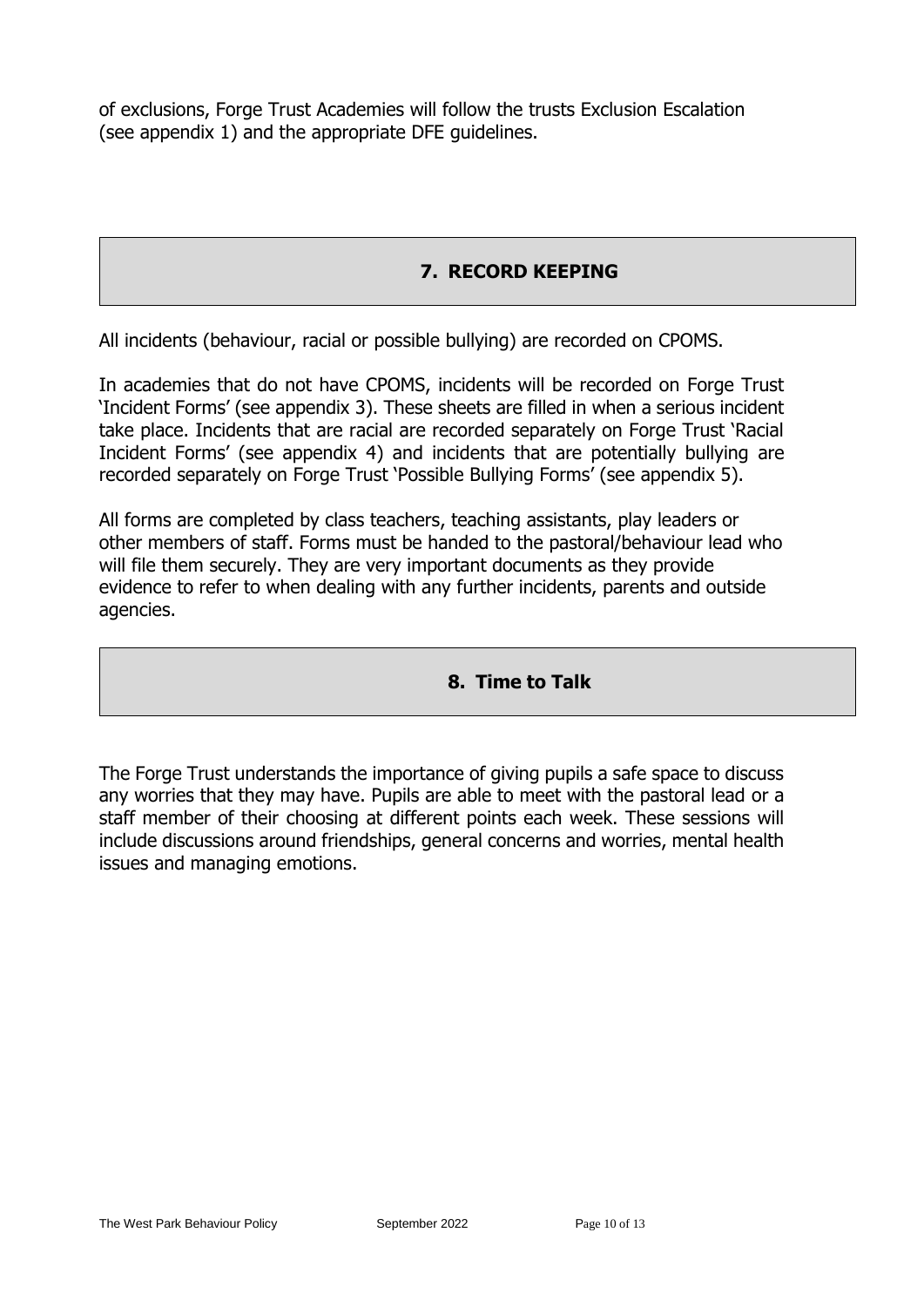#### **APPENDIX 1 - The Forge Trust Exclusion Escalation**



# **Exclusion Process**



| Stage of exclusion        | Description                                                                                                                                                                                                                                                                                                                                     |
|---------------------------|-------------------------------------------------------------------------------------------------------------------------------------------------------------------------------------------------------------------------------------------------------------------------------------------------------------------------------------------------|
| (First<br>1.<br>offence)  | Internal exclusion with a member of SLT for at least one day<br>and lasting until 4pm. Work will be provided from the class                                                                                                                                                                                                                     |
|                           | teacher. A re-admission meeting will take place before<br>returning to the class.                                                                                                                                                                                                                                                               |
| (Second<br>z.<br>offence) | External exclusion for 1 day, with a warning that a further<br>excludable offence will result in an external exclusion for at 2<br>days. A re-admission meeting will take place before returning<br>to school.                                                                                                                                  |
| (Third<br>3.<br>offence)  | External exclusion for 2 days, with a warning that further<br>problems will result in a 3 day exclusion. A re-admission<br>meeting will take place before returning to school. At this point<br>a chronology and support plan will be put in place as part of the<br>re-admission.                                                              |
| (Fourth<br>4.<br>offence) | External exclusion for 3 days, with a warning that a further<br>offence will result in a 5 day exclusion. A re-admission meeting<br>will take place before returning to school. The support plan will<br>be reviewed and at this point a written warning is given<br>regarding permanent exclusion. A new support plan will be put<br>in place. |
| (Fifth<br>5.<br>offence)  | External exclusion for 5 day. A behaviour panel meeting,<br>consisting of a member of SLT and a trustee, takes place to<br>discuss future support plan and possible alternative<br>provision/part time timetable. A warning will be given that a<br>further incident will almost certainly lead to a permanent<br>exclusion.                    |
| (sixth<br>6.<br>offence)  | Depending on the circumstances, this will normally be a<br>permanent exclusion. The principal will make this<br>recommendation to the Trustees. This is the most severe<br>sanction and will be reviewed by the Trustees.                                                                                                                       |

An exclusion may be enforced for offences such as:

 $\bullet$  Theft

- · Swearing/being very disrespectful to staff members
- . Being physically aggressive towards a staff member
- . Repeated non-compliance of adult instruction (Serious defiance)
- . Physical harm to another child (usually causing a mark)
- $\ddot{\phantom{0}}$ Constant intimidation

(A particularly serious offence may result in stages within the escalation being omitted. This judgement will be made collectively by at least two members of SLT)

Name of child-

Date of offence -

Type of offence -

Stage of exclusion -

Date of re-admission meeting -

#### **APPENDIX 2 - The Forge Trust Pupil/Parent Guarantee**

|                                                                                                                                                                                                                                                                                                                        | The Filmial Treet Pupil/Parent Guariades 2016-2017                                                                                                                                                                                                                                                                                                                                            | <b>HE FORGE</b><br>TRUST                                                                                                                                                                                                   |                                                                                                                                                                                             |                                                                                                                                                                                                                                                                                                                                                                                              | the expression of the cycle of the control of the control and the<br>The FORGE Trust Pupil/Parrott Guarantee 2016-2017                                                                                                                                                                                                                                                                                                                            | HE FORGE<br>TRUST                                                                                                                                                                                                                                                                          |
|------------------------------------------------------------------------------------------------------------------------------------------------------------------------------------------------------------------------------------------------------------------------------------------------------------------------|-----------------------------------------------------------------------------------------------------------------------------------------------------------------------------------------------------------------------------------------------------------------------------------------------------------------------------------------------------------------------------------------------|----------------------------------------------------------------------------------------------------------------------------------------------------------------------------------------------------------------------------|---------------------------------------------------------------------------------------------------------------------------------------------------------------------------------------------|----------------------------------------------------------------------------------------------------------------------------------------------------------------------------------------------------------------------------------------------------------------------------------------------------------------------------------------------------------------------------------------------|---------------------------------------------------------------------------------------------------------------------------------------------------------------------------------------------------------------------------------------------------------------------------------------------------------------------------------------------------------------------------------------------------------------------------------------------------|--------------------------------------------------------------------------------------------------------------------------------------------------------------------------------------------------------------------------------------------------------------------------------------------|
|                                                                                                                                                                                                                                                                                                                        |                                                                                                                                                                                                                                                                                                                                                                                               |                                                                                                                                                                                                                            | <b>THEFT</b>                                                                                                                                                                                | As a parent, up at 1 will                                                                                                                                                                                                                                                                                                                                                                    | his a allowed not sell.                                                                                                                                                                                                                                                                                                                                                                                                                           | As a papel 1 will                                                                                                                                                                                                                                                                          |
| <b>ALL CANNIESTERS TWIR</b>                                                                                                                                                                                                                                                                                            | At a school art will                                                                                                                                                                                                                                                                                                                                                                          | At a paper I will                                                                                                                                                                                                          | <b>Learning</b>                                                                                                                                                                             | I WILLIAM TO 1974 IS BY THE TABLE<br>around their my philo poes am home warring.<br>after reviewing information; account and mention<br>completed tracket at the cross<br>4 HINRY OCCORDINATION AND THE ENGINEERING WAS CITED TO<br><b>Herning and detectioners</b><br>custom longer for insuring that deticationed, instance to may<br>office about urbat they nave been doing at solicity. | PROGRESS VIOLATIC CLA MOVINGERING IN IMAGIN FORD<br>ment photographes the macintarily private at their case.<br>santagers in Select and Autobiotic<br>you at choose allocate a creat and exciting<br>CURRICULARS WARREN TABLES \$400 \$450,000 panis FS/ (PR).<br>uni appropriate unit; that citize meried regulariti<br>and site interest of objects assessed to be<br>Incorporate Street<br>whoch magazine in servoy is point as call as adver- | lightly by the time after your country<br><b>CALL</b><br>We not have reasoning an lines.<br>$\sim$<br># . Brothe articula collect 1 coatch for do-<br>which I reduct protect, and travel<br><b>A WHEAT</b><br><b>BELOW AS ANYWHERE WE WINNER</b><br>$\cdots$<br>and unawalarid the steps 1 |
| mans sure my strip has had breathed.<br>send for child appropriately measure in arrows<br>AMMARK!<br>Seek sure my trillet has the secretaries declared<br>years sec, including PE ad.                                                                                                                                  | . Elseld children case school products:<br>MAILER 2702 WHICH WAS CARE for resisting<br>$\sim$<br>00000000000000000000                                                                                                                                                                                                                                                                         | the or soluti L<br>soongripp comme:<br>GONE COTACT AGUSTINATE SE<br>artist, including reading<br>need. HE isn, representational.                                                                                           |                                                                                                                                                                                             |                                                                                                                                                                                                                                                                                                                                                                                              |                                                                                                                                                                                                                                                                                                                                                                                                                                                   |                                                                                                                                                                                                                                                                                            |
| Automat Anighty ouring term trival:<br>Milliard year ship is in survey during BaTs yees,<br>inside the pittual series on the find day of the pitture.<br><b>SOBARCE</b><br>any for his shares advice a time absolution.<br>ansura the child to conected promptly st the and dr<br>the private ago (where separateles). | terrent 2000 Wardship Vid Scribalist<br>provide a parts, rigidar and names excellentaria.<br>condecimentals a five day colleg procedure or use.<br>$\sim$<br>test independing service attends program that their<br>chief & hall at which.<br>THE KOOST AND CHARGE LEWISIONS AREA<br><b>WORK AND HALLER</b><br>the owent for unecreated week of unechorsed.<br>ASSESSE (IPS) TOURING RATIONAL | . Contacts survive widers day<br>production boy (c)<br>come to simply on time.<br>tat safe and truck assual the<br>additional collection                                                                                   |                                                                                                                                                                                             | Second their with their higher-the state greating.<br>technicity critic trave.                                                                                                                                                                                                                                                                                                               | <b>INSOLINE</b><br>idulary children's progress periodicator and baselets."<br>than somes perfound reads;<br>stressing sergence question for any strike one face.<br>being age reason equipment in director or mains.<br>provide the copyrights for an onlined to text dert in<br>who wished approved, and customer admention.<br>exact that every chip makes expected silverest<br>Fort that initialize welling panel.                            | Highly range to optimate                                                                                                                                                                                                                                                                   |
| Mark-Hallers for the artists of struck. Including<br>JANING (ARM) BHAY FOR 2H 2N 2NL THEL.<br>This is related to require 2 yet out<br>sitery control making and if I sented attend-                                                                                                                                    | Roundards Torrest at Selecte and architect<br>Printwidge (Fall 198) make a renjements to discuss                                                                                                                                                                                                                                                                                              | a Lat. A canara rates or<br>distance customer average drop                                                                                                                                                                 | later.                                                                                                                                                                                      | Teleph (2700) Tolled at at firms).                                                                                                                                                                                                                                                                                                                                                           | relativities the achievers between posted<br>requirement environment and contract the contract staff. If you<br>and present.                                                                                                                                                                                                                                                                                                                      | DESERT THE TIGHT AND AGREES<br>of strings.<br>land, after the actual wid for<br>synonings.                                                                                                                                                                                                 |
| send where from private and rack if receptors.                                                                                                                                                                                                                                                                         | 1. And it class partners to only parents and speed.<br>HAIGHFOLD and colluling views and customized<br>TOO CARRIER EVERYON<br>report bermit/ sin public tringmass<br>$\sim$<br>salesty country of the personal collect that make arrest.                                                                                                                                                      | <b>SEPAIL</b><br>GLASS AT MONO WID THREESES<br>home:<br>Siega the Hugh of the<br>nearth, hide that the adopt.                                                                                                              |                                                                                                                                                                                             | philar.<br>AREE PAYABAN, thaig the midd of the access to a<br>commit- of policides, findities and aeroless bestanding<br><b>MARKET AT A ARCHIM</b>                                                                                                                                                                                                                                           | THAT WAS THE REPORT TO BAY SURVEY.<br>inclines around to interfers & generate for passeng<br><b>WOODS</b><br>Leni, Lenini Tessisari doput sharqes.                                                                                                                                                                                                                                                                                                | ALC: NAME OF GROOM<br><b>BUILDING</b>                                                                                                                                                                                                                                                      |
| <b>Burney</b><br>-- - - - -                                                                                                                                                                                                                                                                                            | SUMMER HARRIN SINE HERT TO BY-2140197 FEED HARRIS<br>ather individuals or as part of a public choup; ++<br>mieren.<br>10.DZ                                                                                                                                                                                                                                                                   | Temp please to real Fort Turn<br>TRANSMITT, AT 1980 VARIES                                                                                                                                                                 |                                                                                                                                                                                             |                                                                                                                                                                                                                                                                                                                                                                                              | <b>TIME TRUTH:</b>                                                                                                                                                                                                                                                                                                                                                                                                                                |                                                                                                                                                                                                                                                                                            |
|                                                                                                                                                                                                                                                                                                                        | airengt snother com.                                                                                                                                                                                                                                                                                                                                                                          | The Rocar Trust Administrat<br>After the re-cent states area was the will be a<br>that's chuire progress have set user.<br>And a first strip read cases and fit is that vession in . And contained an excellent in leading | Also, To want in Sartherena with parents at that children is related an advantion that victimize them buttoned in the and be successful.<br>ABV.<br>use the cool that I have been<br>offen. | <b>Betterback</b>                                                                                                                                                                                                                                                                                                                                                                            | * Appart for schools and of sensed for principal.<br>NUMBER TO SERVE THE THE PARTICULAR PROPERTY OF THE TABLE OF<br><b>Burnet Farancicarer</b>                                                                                                                                                                                                                                                                                                    | The Forge Trust Advertural<br>monrage han dangers of permission<br>Source Print systems Drive Promotion Policy.<br>By approxy better was and point such base to make such we hully this above sittingly                                                                                    |